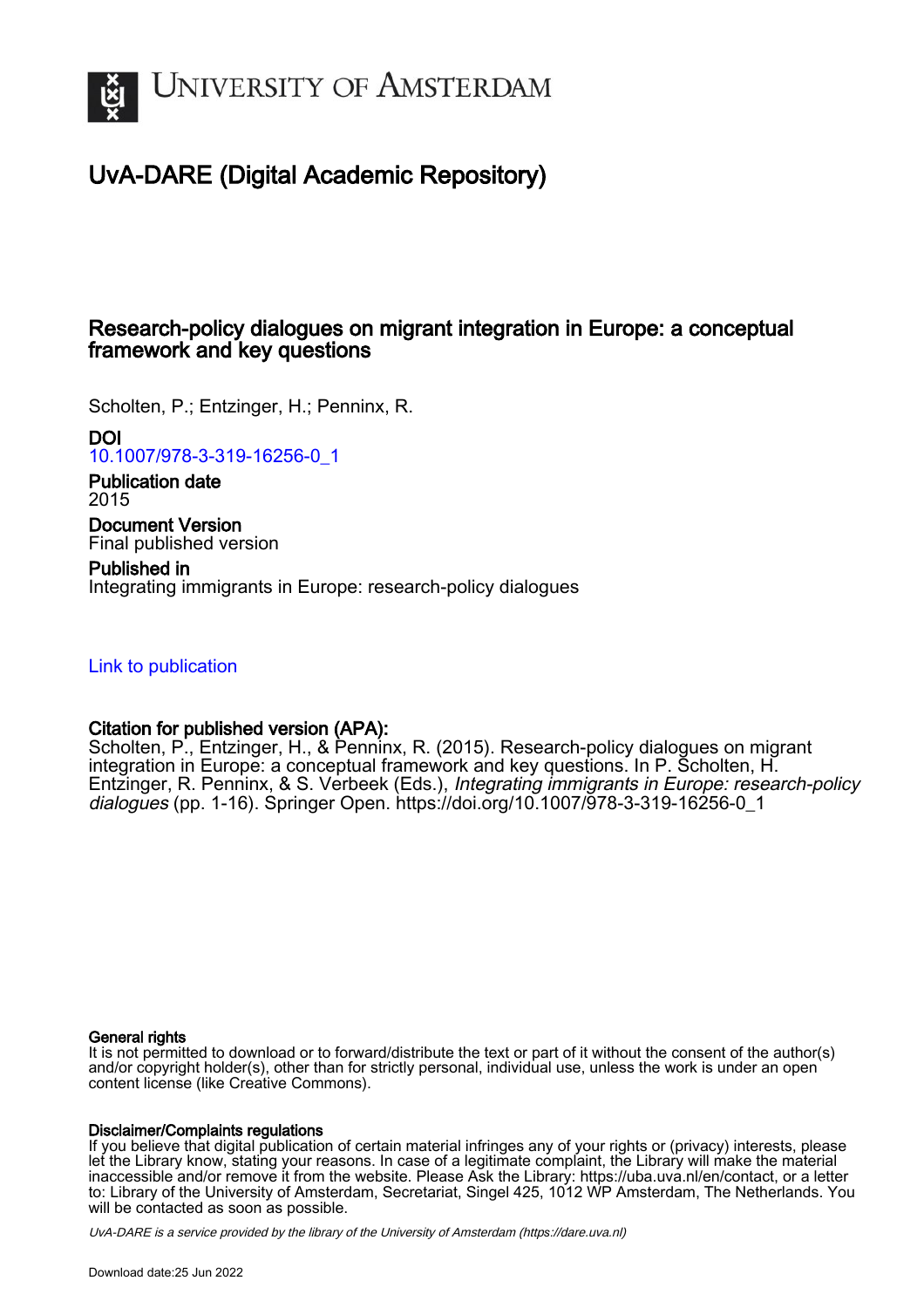# **Chapter 1 Research-Policy Dialogues on Migrant Integration in Europe: A Conceptual Framework and Key Questions**

**Peter Scholten, Han Entzinger, and Rinus Penninx**

### **1.1 Introduction**

Europe has become 'a continent of immigration' in the course of the last half century, and European societies have experienced growing ethnic and cultural diversity (Okolski [2012\)](#page-16-0). Recognition of the necessity to devise migrant integration policies in light of these facts has been uneven in time and place (Penninx [2013\)](#page-16-1). For example, in a number of cases integration policies were first formulated at the city level rather than the national level. Since the turn of the century, however, most European states have developed some form of integration policy; after 2003, the European Union (EU) also entered this increasingly multi-level field of policy.

These local, national and EU governmental actors have often made great efforts to collect and develop the knowledge and expertise required to understand integration processes and to control and steer these. Such knowledge may be collected from existing sources or, if the required knowledge is not available, it may be solicited from the research world. It may be used for different purposes: to give policies a sound conceptual basis, to develop policy instruments and measures, or to monitor and evaluate policies.

P. Scholten  $(\boxtimes)$ 

Department of Public Administration, Erasmus University Rotterdam, P.O. Box 1738, 3000 DR Rotterdam, Netherlands e-mail: [p.w.a.scholten@fsw.eur.nl](mailto:p.w.a.scholten@fsw.eur.nl)

H. Entzinger

#### R. Penninx Institute for Migration and Ethnic Studies, University of Amsterdam, Nieuwe Achtergracht 166, 1018 WV Amsterdam, Netherlands

Department of Sociology, Erasmus University Rotterdam, P.O. Box 1738, 3000 DR Rotterdam, Netherlands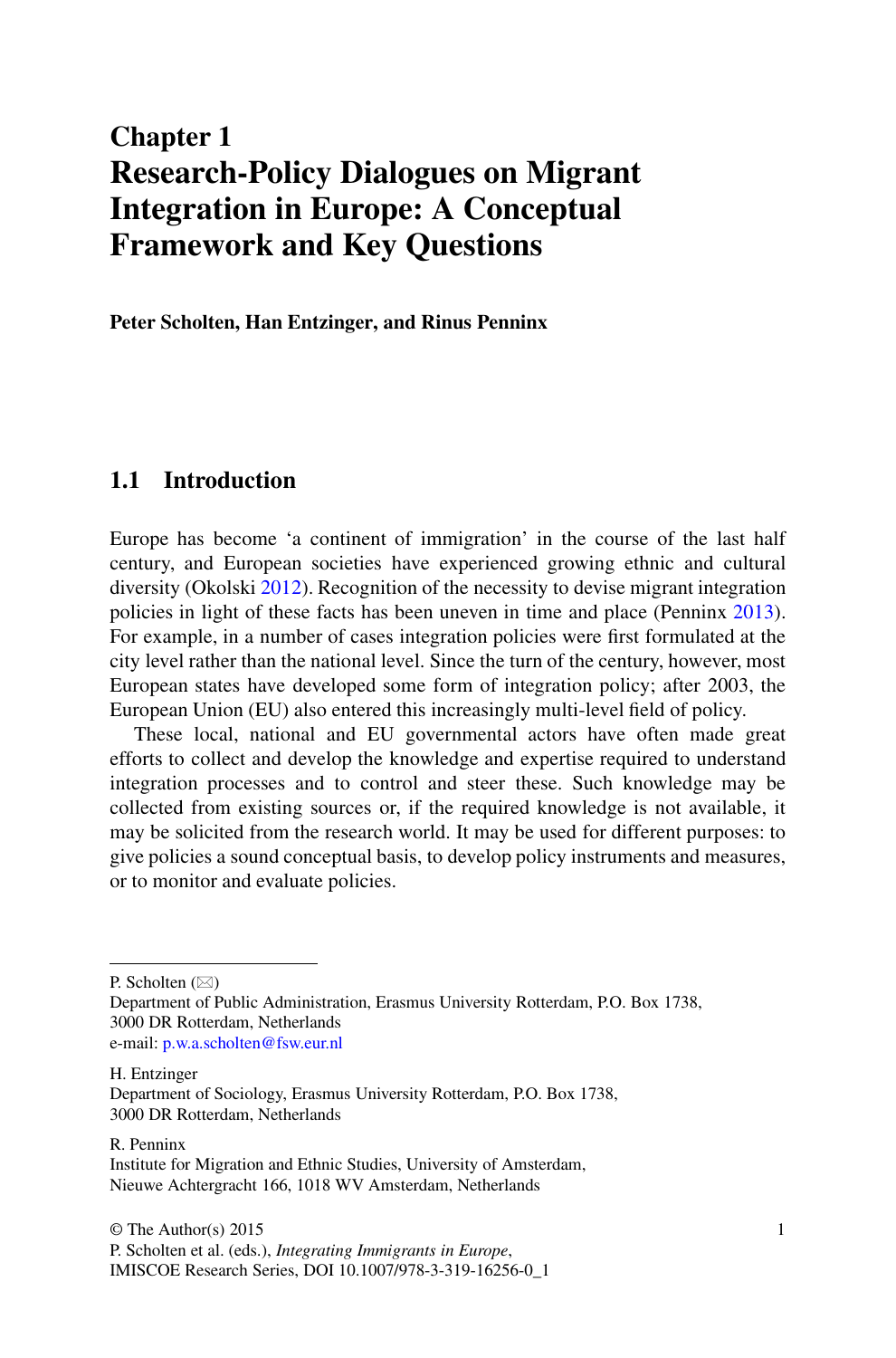In this context, the social sciences have played an important role in shaping public understanding of immigrant integration processes, and in many cases also in shaping government policies. When this started to happen and the way in which this took place, however, varies from one country to another, and from city to city. The specific role of social scientists in shaping policies also varies greatly: in some cases researchers have been quite active both in the scientific process of formulating the content of policies and in the political process of getting policies established. In other cases, social scientists have distanced themselves, or have been kept at a distance, from policymaking. Between these two positions many variations also exist.

Scientists may have influenced policies, but the reverse may also be the case: policymakers may play a role in shaping the production of knowledge. Policymakers may solicit the knowledge they wish to have in many ways and with varying degrees of scientific freedom for researchers.

Major differences exist between European countries in the way relations between policy and research on immigrant integration have evolved. Nowadays, however, a feature common to many European countries is that the body of scientificallybased knowledge on immigrant integration has increased substantially, while at the same time public authorities seem to have become less interested in making use of the assembled knowledge. The current relationship between migration research and policymaking seems to have led to a certain disenchantment about researchpolicy dialogues. Although the idea of 'evidence-based policymaking' has gained wide recognition discursively, strong evidence also exists that politicians and policymakers often use scientific research for symbolic rather than instrumental purposes (Boswell [2009\)](#page-15-0). Clearly, in parallel with the increasing politicisation of the field, earlier optimism about the value of academic expertise in guiding rational societal steering has yielded to a growing cynicism about the validity of research and the credibility of researchers (Scholten and Verbeek [2014\)](#page-16-2).

At the same time, various scholars have indicated their disenchantment about the policy-driven orientation of research in this area and the lack of theoretical development in this research field (Favell [2003;](#page-15-1) Bommes and Thränhardt [2010\)](#page-15-2). They see this as an effect of the intense contacts between researchers and policymakers that have existed in several countries. Critics have coined the term 'methodological nationalism' to describe research fields where choice of topics, questions to be answered, conceptual and theoretical approaches, and the sources to be used largely depend on political and policy framing by national governmental actors (Wimmer and Glick Schiller [2002\)](#page-16-3). This, in turn, has led to a call for more independent, theory-driven and (international) comparative research (Penninx et al. [2006\)](#page-16-4).

This book aims to develop deeper insights into how research and policymaking in the field of migrant integration have developed historically and how this interrelationship plays out in the strongly politicised climate of opinions on migration in Europe. We do this firstly by developing a conceptual frame for analysis of research-policy dialogues (in this introductory chapter). This is followed by a comparative analysis of empirical cases in the rest of the book: Part I presents comparative case studies of different forms of dialogues and their functions, while Part II systematically analyses the development of research-policy dialogues in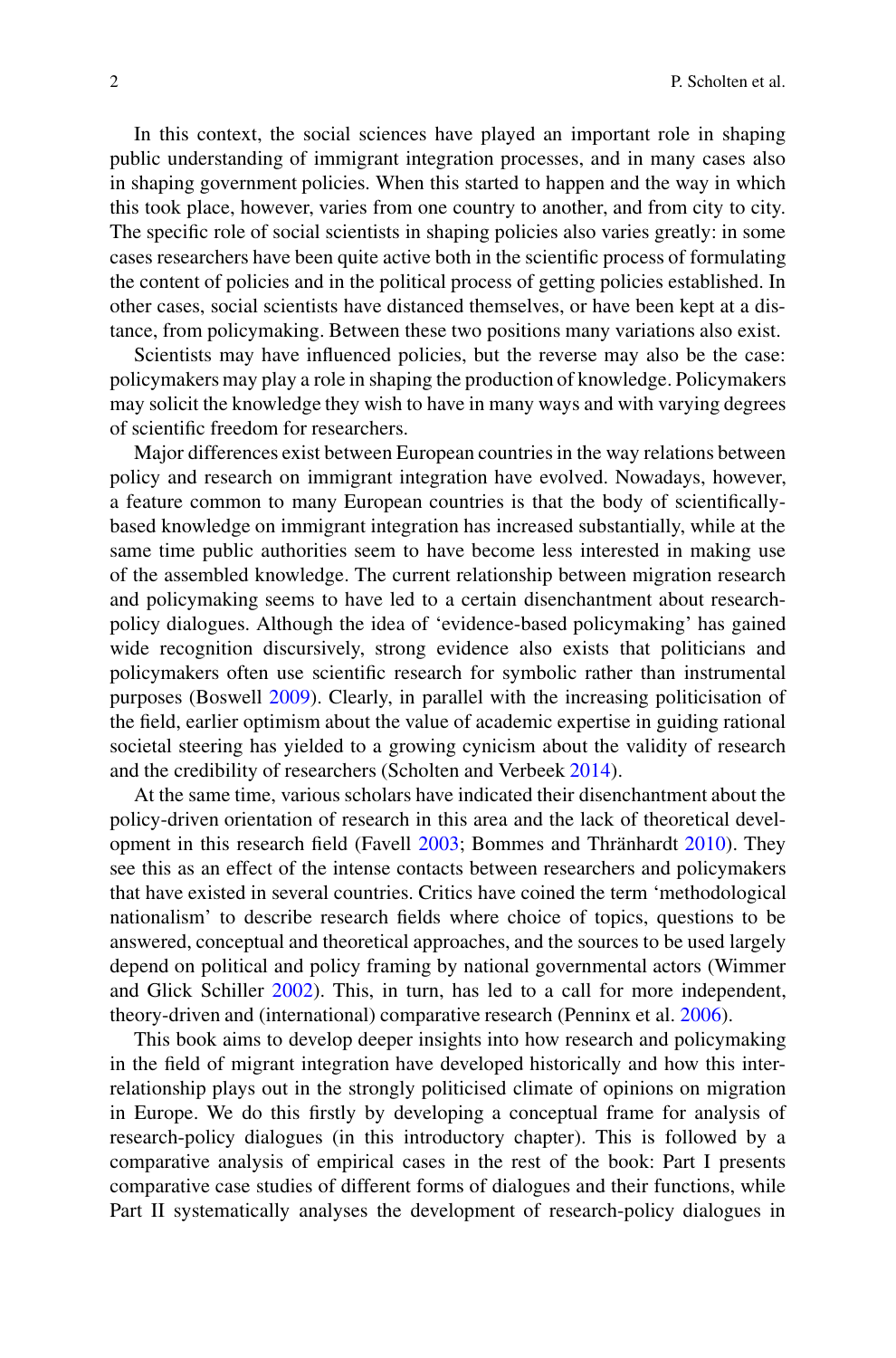seven national cases, as well as at the EU level. In Part III (Chap. [17\)](http://dx.doi.org/10.1007/978-3-319-16256-0_17) we compare the main findings of this book and try to find answers to the hypotheses formulated in this introductory chapter.

#### **1.2 Conceptualising Research-Policy Dialogues**

For the purpose of this book, research-policy dialogues are defined broadly as all forms of interaction between researchers and policymakers in the domain of immigration and immigrant integration. The term 'dialogues' is used to refer to the reciprocal nature of research-policy relations; we are not just looking at how research is used in policymaking, but also how the policy context and the dialogues influence research (in size, orientation and content: the production of knowledge). In addition, the term 'dialogues' is meant to capture the very diverse forms that research-policy relations may take. In some cases, research-policy dialogues evolve around a strongly institutionalised research-policy nexus, for instance through formal research or advisory committees. In other cases research-policy dialogues are much less institutionalised and take more informal and indirect forms, for example through personal networks, through the media, or through other ad-hoc channels.

Since we intend to study research-policy dialogues empirically, we do not sharply define at the outset what counts as 'research' or 'knowledge' within these dialogues. In fact, establishing what type of research or knowledge is produced and communicated in research-policy dialogues is an interesting empirical question. For instance, whether quantitative or qualitative-conceptual research is produced and used tells us something about the nature of the research-policy dialogue that is taking place. Conversely, the policy side of these dialogues is not monolithic either. Research and knowledge can be in demand at different locations and at different levels of government (national, regional, local, supra-national) for different purposes (policy development, implementation, evaluation or political debate). This has consequences for what is defined as relevant knowledge (which will be discussed in more detail in Sect. [1.2.3\)](#page-7-0).

In our analytical approach we distinguish three aspects of research-policy dialogues. First, we will explore and analyse the concrete structures of researchpolicy dialogues (*dialogue structures*). These are the formal, and also the informal, arrangements through which knowledge is exchanged, and through which decisions on knowledge production and the relevance of knowledge for policy, are communicated. Secondly, we will look at cultures and practices of knowledge utilisation in policy processes (*knowledge utilisation*). Here we take the perspective of policymakers and analyse what role is assigned to researchers and what function is attributed to knowledge and research. Thirdly, taking the perspective of researchers, we will look at cultures of knowledge production in the field of migration research itself (*knowledge production*).

These three aspects of research-policy dialogues have been dealt with separately in the migration literature. In the area of dialogue structures, for example, Florence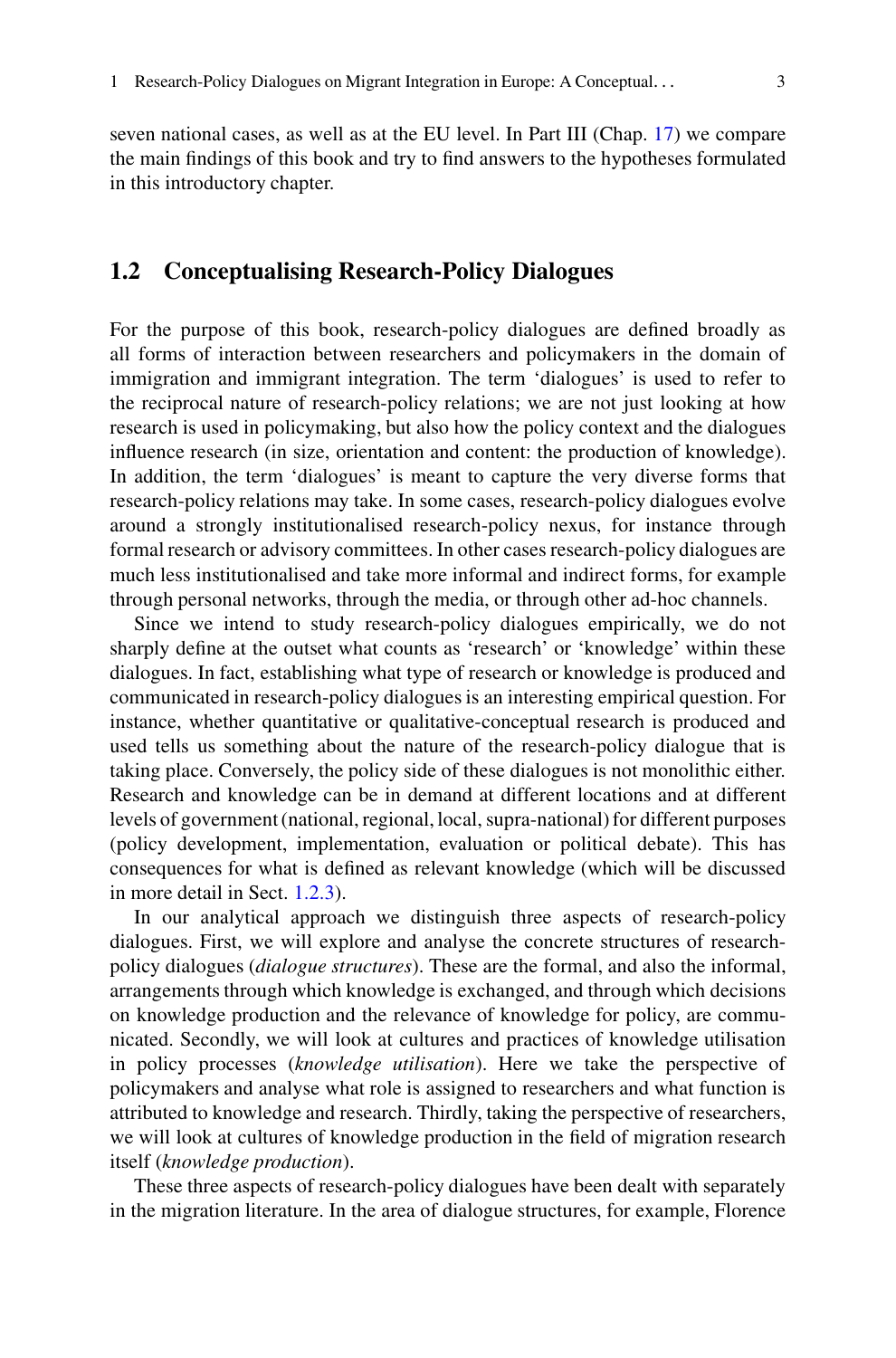

<span id="page-4-0"></span>**Fig. 1.1** The three main aspects of research-policy dialogues and their interrelationship: this book's conceptual model

and Martiniello [\(2005\)](#page-15-3), Geddes [\(2005\)](#page-15-4), Penninx [\(2005\)](#page-16-5), Scholten [\(2011a\)](#page-16-6), and Thränhardt and Bommes [\(2010\)](#page-16-7) have written variously about channels of communication in research-policy dialogues, such as research institutes, advisory bodies, expert committees and more informal networks. Boswell [\(2009\)](#page-15-0) has focused on knowledge utilisation. The impact of policy on knowledge production has been treated by Favell [\(2003\)](#page-15-1), Thränhardt and Bommes [\(2010\)](#page-16-7), Vasta and Vuddamalay [\(2006\)](#page-16-8), and Penninx [\(2005\)](#page-16-5). However, the interconnections between these three aspects have not yet been dealt with. The key objective of this book is to bring together these literatures and explore how the relations between these three aspects can be conceptualised and analysed empirically.

Figure [1.1](#page-4-0) shows the three aspects of research-policy dialogues and how these are interconnected. In the sections that follow we will elaborate all three – also in their interrelationships – and further develop the major hypotheses that will guide us throughout this book.

#### *1.2.1 Dialogue Structures*

The first key question here is how research-policy dialogues are structured. How are dialogues organised, in what venues do they take place, what types of actors are involved, what type of knowledge is communicated, and what issues are discussed?

In the sociology of science literature and in policy sciences, a number of idealtype models of research-policy structures have been defined (see Hoppe [2005;](#page-15-5) Scholten [2011b\)](#page-16-9). The *enlightenment model* ('speaking truth to power') is perhaps the one that comes closest to the ideal-typical image of the role that scientific research should have in policymaking. The enlightenment model postulates sharp boundaries between research and policy and assumes that scientific knowledge will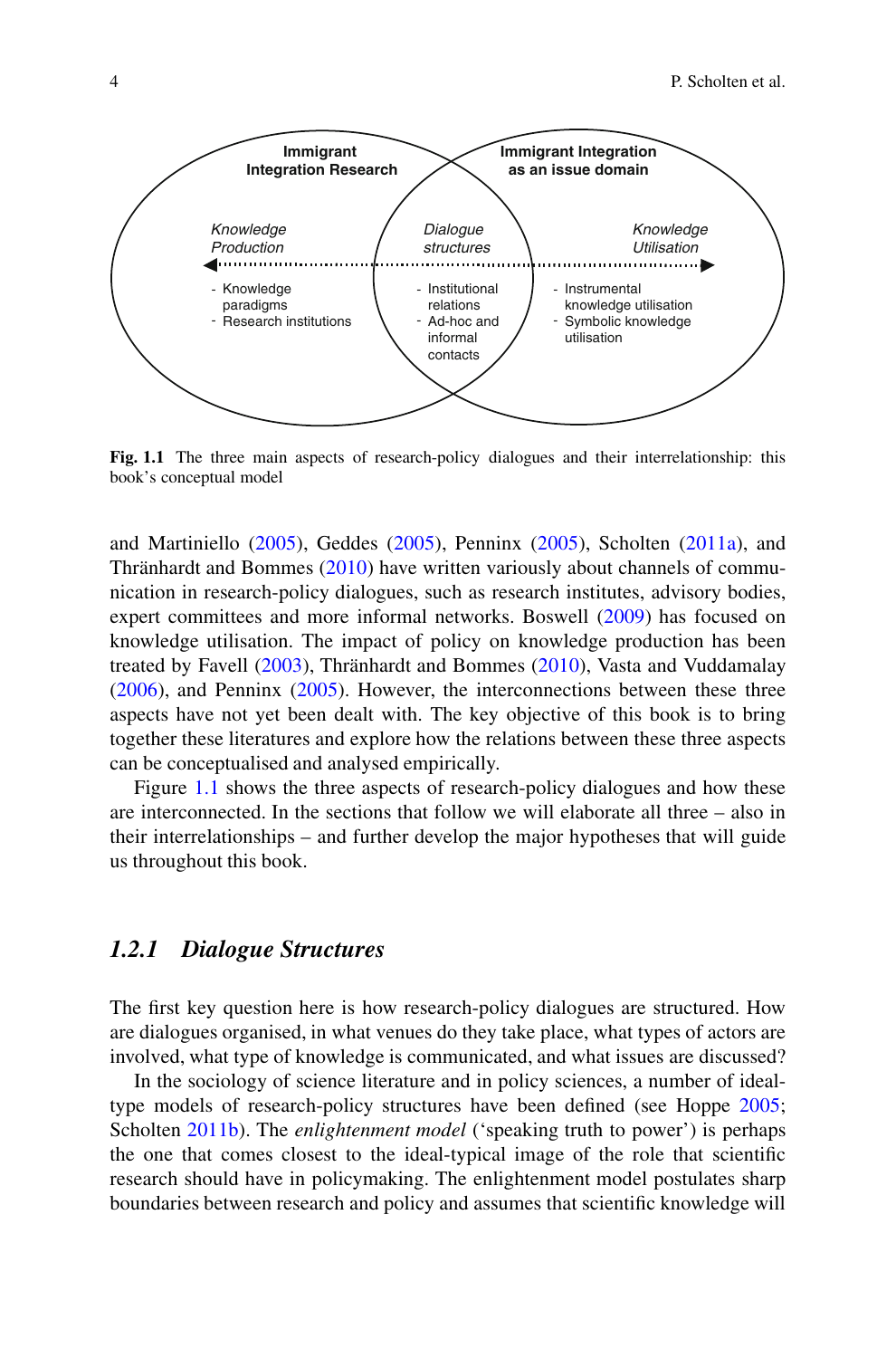eventually 'creep' into the policymaking process and thus (indirectly) determine how policymakers interpret and act upon policy problems. In contrast to the sharp boundaries of the enlightenment model, Hoppe [\(2005\)](#page-15-5) formulates a *technocratic model* of research-policy relations, where researchers ('experts') are more directly involved in policymaking. In a technocracy, researchers do more than just provide knowledge. In short, they also frame policy problems and develop solutions; they come much closer to taking on the role of policymakers themselves.

Whereas both the enlightenment and the technocratic models assume that research-policy relations should be structured to give research a primary role in policymaking, alternative approaches like the *engineering model* and the *bureaucratic model* hold a firm belief in the primacy of politics in policymaking. The latter two models assume that research provides input to policymaking and political decision making while recognising that the outcomes of policymaking are also determined by other considerations, including values, norms and power. In the *bureaucratic model*, research is supposed to provide data ('facts') that are required by policymakers to develop policies and to reach decisions. This model assumes a sharp Weberian factvalue dichotomy between research and politics. The *engineering model*, by contrast, allows researchers a more far-reaching role in policymaking, while assuming, however, that politics keeps its primacy and is at liberty to select ('pick-and-choose') those strands of expertise that it sees fit.

Although these models are primarily based on the function that research and knowledge may have for policy and policymaking, they may also be used as heuristic devices for mapping differences between forms of dialogues, or even for comparing research-policy dialogues in different countries. They may also serve to map the dynamics of specific forms of dialogue structures within countries. The assumption then is that each model triggers specific forms of research-policy dialogue structures. Several studies have already indicated that significant differences exist between countries in terms of such structures as well as in their degrees of institutionalisation. Scholten [\(2011b\)](#page-16-9), for instance, revealed that, whereas the Dutch research-policy nexus was strongly institutionalised in the period between 1980 and 1992, involving a very significant influence of research on policymaking (in the logic of the technocratic model), the French research-policy nexus involved more informal and personal networks between researchers and policymakers, with a much stronger primacy for politics (the bureaucratic model). Boswell and Hunter [\(2014\)](#page-15-6) showed how in the UK case various independent commissions played an important role in research-policy dialogues. Systematic study of changes over time of researchpolicy structures from one model to another in the same context may shed light on the specific conditions under which these come into existence and disappear.

Favell [\(2003\)](#page-15-1), Rath [\(2001\)](#page-16-10), and Scholten [\(2011a\)](#page-16-6) amongst others, have shown that in various cases migration scholars had a strong policy-orientation that led to a relatively high degree of institutionalisation of research-policy relations. Favell [\(2003\)](#page-15-1) speaks even of a policy-orientation habitus. Scholten [\(2011a\)](#page-16-6) shows how particular organisations were established to structure research-policy dialogues. These authors show that a depoliticised context provides a good breeding ground for institutionalisation of research-policy relations. In fact, Rath [\(2001\)](#page-16-10) refers to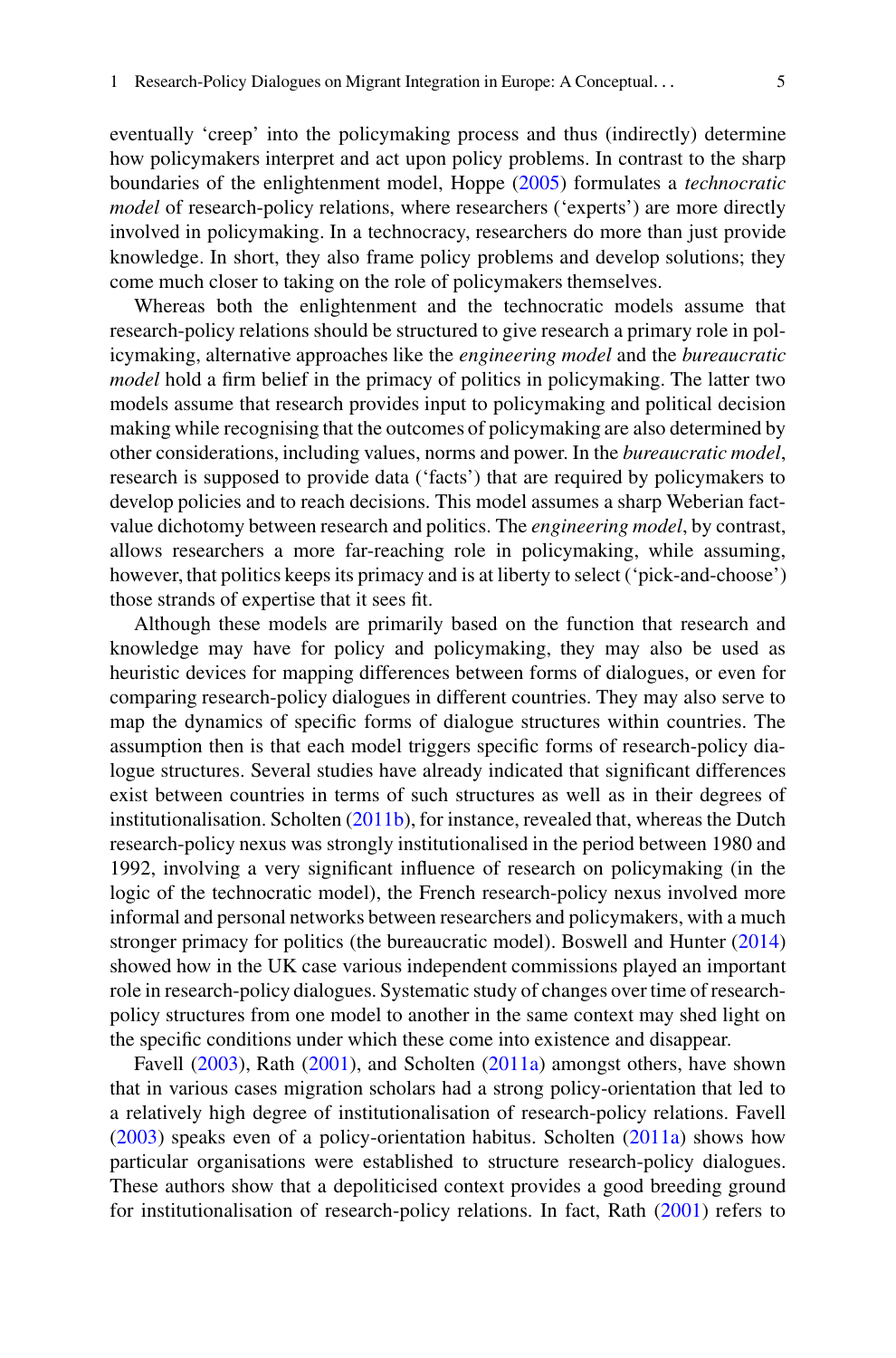a 'technocratic symbiosis' to depict a situation where researchers and policymakers jointly frame policies in a technocratic relationship not characterised by politicisation.

Several scholars, however, have argued that the current politicisation of migration has led to changes in specific research-policy dialogue structures (Florence and Martiniello [2005;](#page-15-3) Scholten and Verbeek [2014\)](#page-16-2). On the basis of earlier studies on politicisation and research-policy dialogues, we hypothesise that the former will lead to a deconstruction of such institutionalised dialogue structures. We assume that these have become less direct, more public and open to more diverse participants, and also more ad-hoc. This leads us to the concrete hypothesis guiding this book, namely that politicisation leads to de-institutionalisation of existing research-policy relations (less direct, more open, more ad-hoc). Conversely we hypothesise that institutional relations will persist in contexts characterised by relatively low levels of politicisation.

#### *1.2.2 Knowledge Utilisation*

The second aspect of research-policy dialogues focuses specifically on the question of how knowledge is utilised in policymaking. Christina Boswell [\(2009;](#page-15-0) see also Chap. [2](http://dx.doi.org/10.1007/978-3-319-16256-0_2) in this volume) distinguishes different modes of knowledge utilisation. The most basic type involves the *instrumental* utilisation of knowledge and expertise, where research outcomes are directly taken as input for policymaking. It is this type of knowledge utilisation that is assumed in the notion of 'evidence based policymaking'. In addition to instrumental use of knowledge, Boswell distinguishes two symbolic types of knowledge utilisation. Rather than being used as input for decision-making, knowledge can also have a *substantiating* function for policymakers, whereby favourable knowledge and expertise merely provide support for already-decided policies. Besides substantiating policy decisions, research can also have a plainly *legitimising* function for policy actors and institutions. This legitimising function of research and expertise does not refer to substantive research findings themselves, but to the mere symbolic act of mobilising knowledge and expertise in order to claim authority over a particular policy domain or issue (see also Caponio et al. [2014](#page-15-7) and Scholten and Timmermans [2010\)](#page-16-11).

Boswell's landmark work on knowledge utilisation in migration policymaking in the United Kingdom, Germany and the EU (Boswell [2009\)](#page-15-0) alludes to various important contextual factors that may help explain why, where and when a specific type of knowledge utilisation emerges. For instance, her examination of the European Migration Network revealed that this organisation primarily served to substantiate EU migration policies in the context of the fierce politicisation of this issue at the European level. In addition, her British and German case studies point to the relevance of the organisational structure of the policy domain. She claims, for instance, that the fragmented and contested nature of the migration policy domain in Germany helps explain why the role of the BAMF (Federal Office for Migration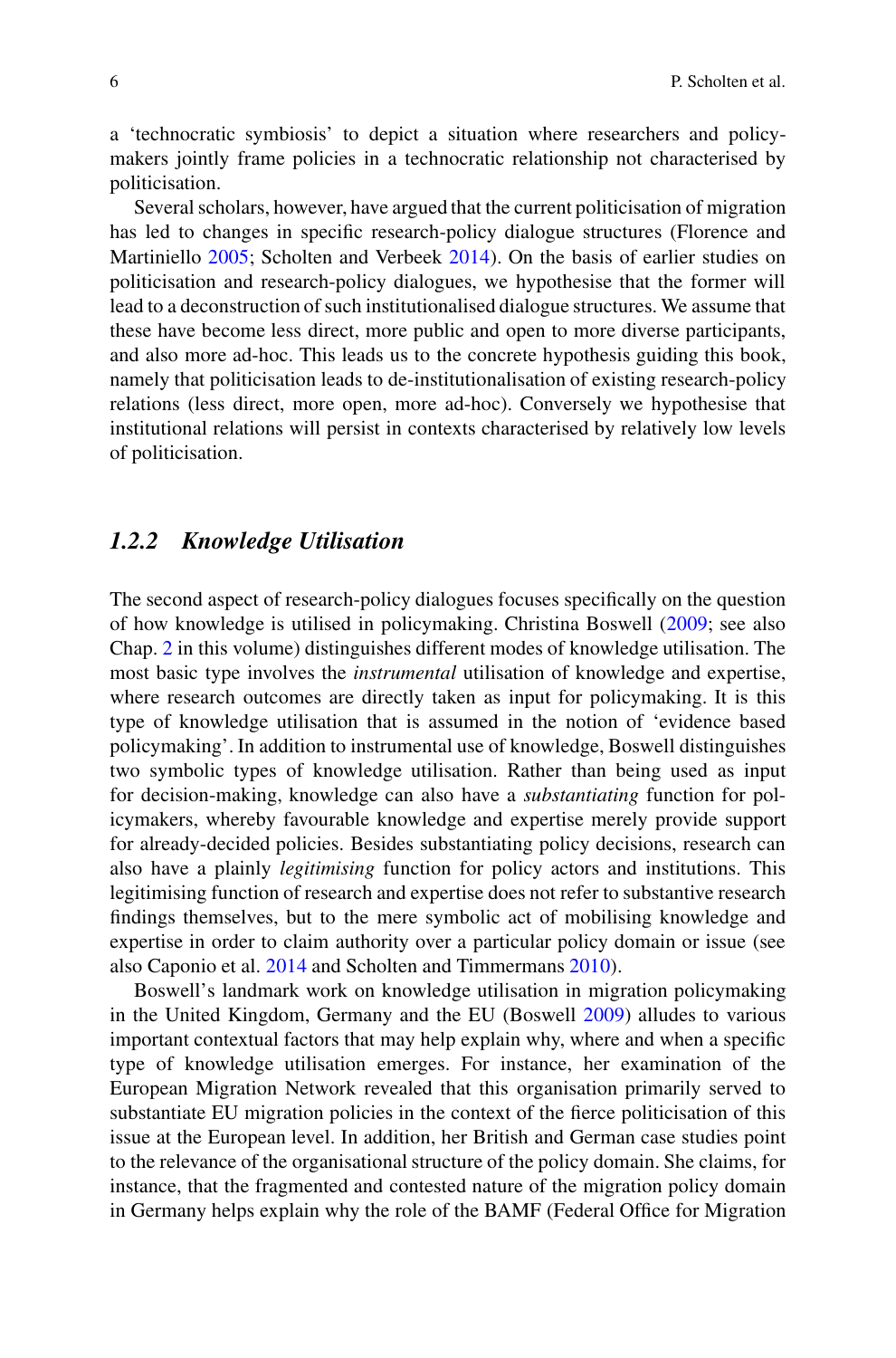and Refugees) was mostly substantiating rather than instrumental or legitimising (see also Chap. [11](http://dx.doi.org/10.1007/978-3-319-16256-0_11) in this volume for a slightly different perspective on the BAMF's role in the German case).

Interestingly, Boswell's case studies suggest that we should study knowledge utilisation and policy-research structures at two different levels. On the one hand, there is the more generic level of national cultures of knowledge utilisation, with different traditions in the UK and Germany for example, that may explain the frequent incidence of certain forms of policy-research dialogues. On the other hand, the particular culture and practices in a specific domain and a specific institution may in reality turn out to be quite different from what one may expect on the basis of national cultures and traditions. For instance, whereas the specific British case revealed a great interest in policymaking based on knowledge and evidence, in reality research mostly served substantiating purposes rather than having a legitimising or instrumental role. Boswell's exploration of these contextual factors further underlines the necessity of more conceptual and empirical work that connects knowledge utilisation to the issue of how research-policy relations are structured in the first place.

What could the possible effects of politicisation be on utilisation of knowledge and on research-policy dialogues? Following Boswell's typology of knowledge uses and our observation that technocratic modes of dialogues are often associated with direct instrumental forms of knowledge utilisation, we formulate as the second hypothesis for our empirical analyses that, when issues like migrant integration become politicised, such technocratic structures and instrumental forms of knowledge utilisation are less likely to emerge and to survive. Instead we would then expect rather symbolic forms of knowledge utilisation, substantiating as well as legitimising ones.

#### <span id="page-7-0"></span>*1.2.3 Knowledge Production*

The third aspect focuses on the relation between knowledge production and research-policy dialogues: how does knowledge production influence such dialogues and, vice versa, how do dialogues affect migrant integration research itself? Research-policy dialogues can create opportunity structures for specific researchers, with specific research programmes and institutes in turn emerging and influencing policy (see Jasanoff [2005;](#page-15-8) Entzinger and Scholten [2014;](#page-15-9) Penninx [1988\)](#page-16-12). In the longer run, however, there may also be a significant influence in the opposite direction. Strongly institutionalised relations with policymaking institutions may affect the structural characteristics of migration research as a research field. They may influence the extent of consensus or fragmentation in a research field. For instance, the strongly institutionalised relationship between research and policymaking in the Netherlands and Sweden in the 1980s provided a dominant position for specific dialogue structures and their participants (such as ACOM and EIFO/DEIFO respectively) and thereby created a 'consensus' in research on migrant integration in that period (Penninx [2005;](#page-16-5) Hammar [2004\)](#page-15-10). In contrast, recent studies show that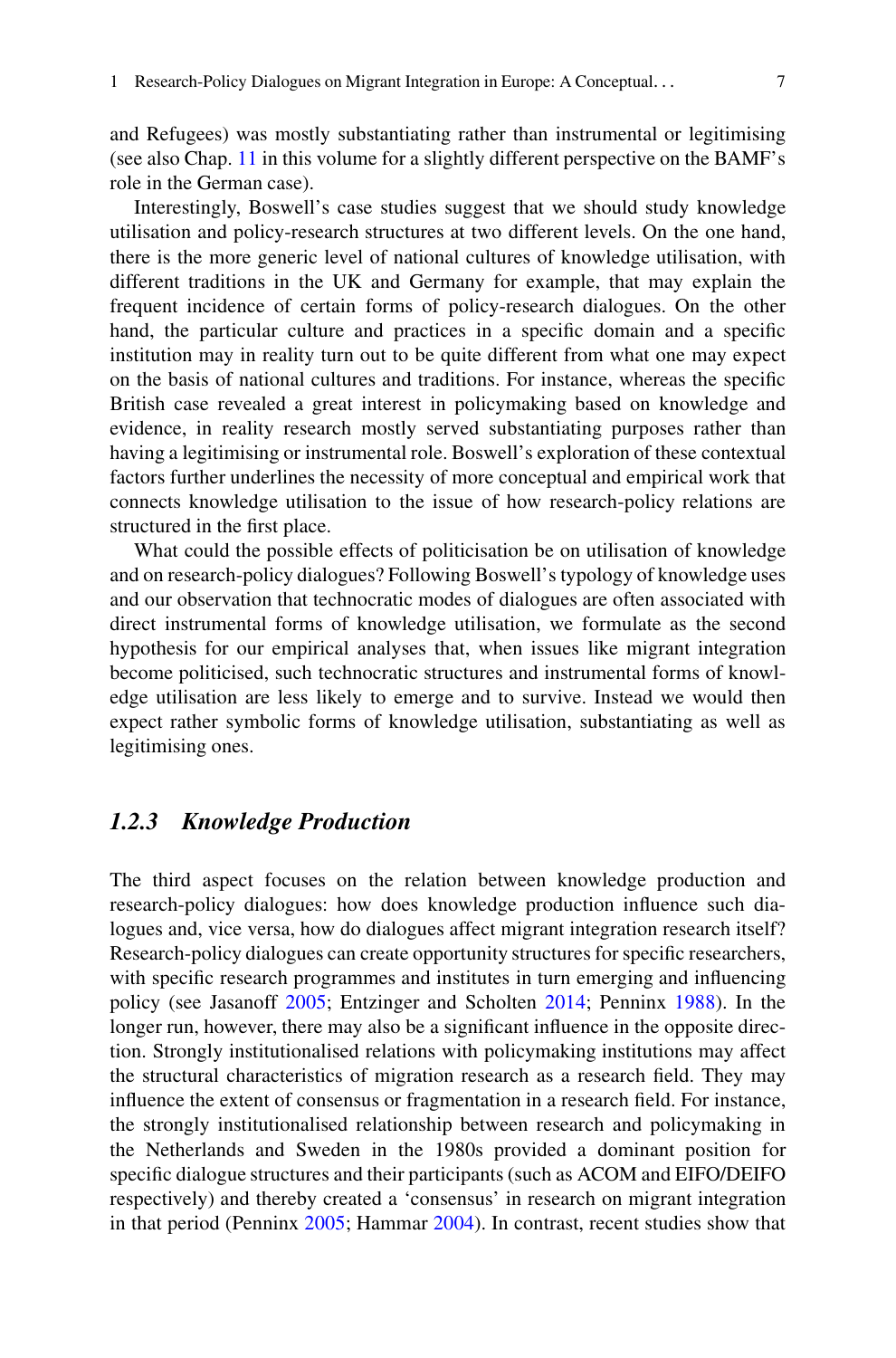opportunity structures in this domain have become much more diverse, which has contributed to a fragmentation of the research field. We hypothesise that this is an effect, at least to some extent, of the rapid politicisation of migrant integration.

Beyond such effects on the structure of the research field (which have received relatively little attention), various scholars have also pointed to more substantive impacts on 'knowledge production', recognisable in methodological, theoretical and disciplinary developments. For example, Thränhardt and Bommes [\(2010\)](#page-16-7) claim that research-policy dialogues have hampered the theoretical development of migration research. In particular, they claim that migration research uses the nation state as a 'constitutive frame' for the study of migration. This has hampered the rise of a more critical approach to the nation state and has stressed 'the social importance' of solving integration as a problem of the nation rather than conceptualising and theorising immigration and integration from a more scientific perspective (ibid: 30). In the same vein, Favell  $(2003)$  claims that the strong policy orientation of research has contributed to the rise of what he calls the 'integration paradigm'. Wimmer and Glick Schiller [\(2002\)](#page-16-3) refer to comparable biases in migration research, coining the term 'methodological nationalism'. In their view, 'nation state building processes have fundamentally shaped the ways immigration has been perceived and received. These perceptions have in turn influenced, though not completely determined, social science theory and methodology and, more specifically, its discourse on immigration and integration' (Wimmer and Glick Schiller [2002:](#page-16-3) 301–302).

Related to Bommes and Thränhardt's argument about the field's poor theoretical development and Favell's critique of the exclusive focus on integration within the nation state, it has been claimed that migration researchers have (co-)produced specific national models of integration. Such models have incorporated specific national and historically rooted definitions, interpretations and frames of immigrant integration, as, for example, the French Republican model, the British Race-Relations model, or the Ethnic-Minorities paradigm in the Netherlands in the 1980s (Rath [2001\)](#page-16-10). Many scholars have argued that research-policy dialogues have been structured around such specific models within exclusively national settings. For instance, Bertossi [\(2011;](#page-15-11) see also Bertossi et al., Chap. [4](http://dx.doi.org/10.1007/978-3-319-16256-0_4) in this volume) shows how French migration scholars have tended to reproduce the French Republican model. Similarly, Thränhardt and Bommes [\(2010\)](#page-16-7) show how research-policy dialogues in Germany have thus far evolved largely around the institutions of the German welfare state.

Partly as a reaction to the tendencies of migration researchers to confine themselves to national framings, there has been an undeniable upsurge of international comparative research in the field of migration and integration, especially over the past decade. Emerging international research networks such as IMISCOE have triggered this, $\frac{1}{x}$  $\frac{1}{x}$  $\frac{1}{x}$  but it has also been strongly supported by the European Commission's Directorate General (DG) for Research and Innovation (for instance

<span id="page-8-0"></span><sup>&</sup>lt;sup>1</sup> IMISCOE stands for International Migration, Integration and Social Cohesion in Europe. It started as an EU-funded Network of Excellence (2004–2010) and continued as an independent consortium of now over 30 research institutes in Europe: see <www.imiscoe.org>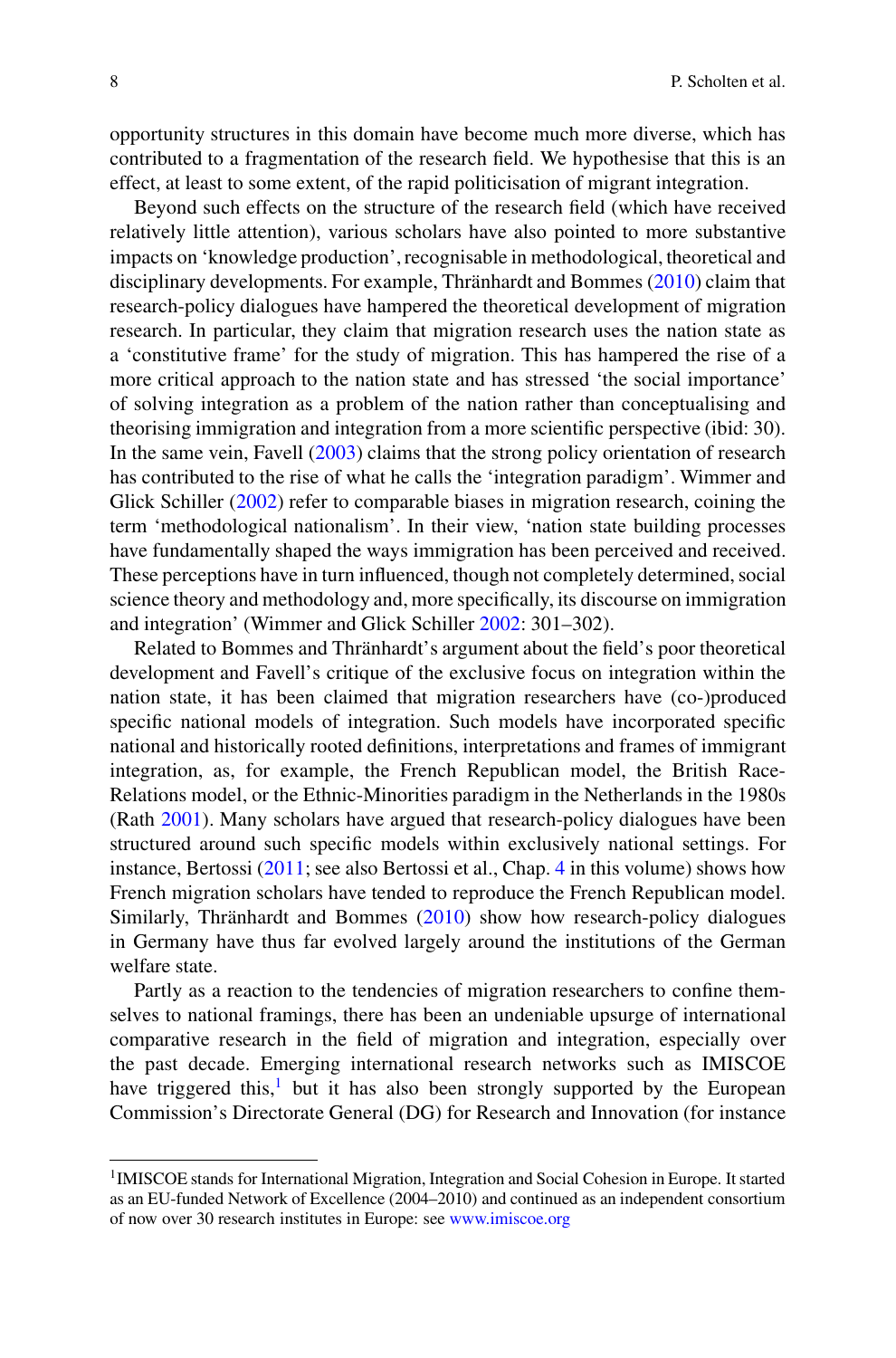through the European Framework Programmes) and other EU funds (European Integration Fund, European Refugees Fund and European Social Fund: see also Chap. [16](http://dx.doi.org/10.1007/978-3-319-16256-0_16) in this volume). Stimulated by DG Research, a number of national research funding agencies within the EU have also started to jointly fund crossnational research, via the NORFACE programme. In the 2009–2013 period this programme focused on migration and integration in Europe. This new direction of research has in turn led to more explicit criticisms of national models of integration and to the rise of transnationalist and post-nationalist perspectives on immigrant integration. Interestingly, as Geddes [\(2005:](#page-15-4) 267) argues, the substantial and growing involvement of European institutions in (the funding of) research in this field has contributed to the characterisation of migration and integration as 'problems of Europe' (see also Geddes and Scholten [2014\)](#page-15-12).

Knowledge production can of course involve very different 'types' of knowledge, such as conceptual or theoretical research, applied research, statistical analyses, policy analysis (including policy evaluation and policy-oriented studies), or more personalised and experience-based expressions of 'expertise.' In the field of migration research, all of these knowledge types are present. However, the type of knowledge that is mobilised in research-policy dialogues is very much contextdependent (see also Entzinger and Scholten [2014\)](#page-15-9). For instance, in technocratic sessions one may expect more applied research and policy analyses as well as calls upon specific forms of expertise, whereas the idea of 'enlightenment' often speaks more to conceptual or theoretical forms of knowledge production. This speaks to the broader assumption in this book that knowledge production, knowledge utilisation and research-policy dialogue configurations are inherently connected.

One of these types of knowledge seems to have become particularly important in the field of migration research: administrative data. Most countries have welldeveloped programmes in place for gathering data on migration and integration issues, but the data gathered by institutions are often national in the sense that the target groups are defined by national territory or jurisdiction and nationally specific in their framing or content. This makes cross-national comparisons difficult.

Following the institutionalisation of migration and integration policies throughout Europe, a greater demand has emerged for comparative quantitative data for monitoring and evaluation purposes. Large-scale EU-funded projects, such as COMPSTAT and PROMINSTAT have systematically mapped national data systems on migration and integration and assessed their comparability. European statistical agencies, particularly Eurostat, have been charged with standardising existing national systems to improve their comparability, as well as with designing new ones to replace or complement these. The MIPEX programme to establish comparative indicators on migration policies is another example at the EU level (Huddleston and Niessen [2011\)](#page-15-13). Although such efforts may be defined as technical exercises to attain better comparability, it is also clear that they serve the political goal of stimulating policy convergence through soft means of coordination. In this sense, one might say that such efforts to quantitatively 'measure' migration and integration policies (and their outcomes) with administrative data encounter the same conceptual problems as qualitative research (Favell [2003\)](#page-15-1). Determining what to measure, how to measure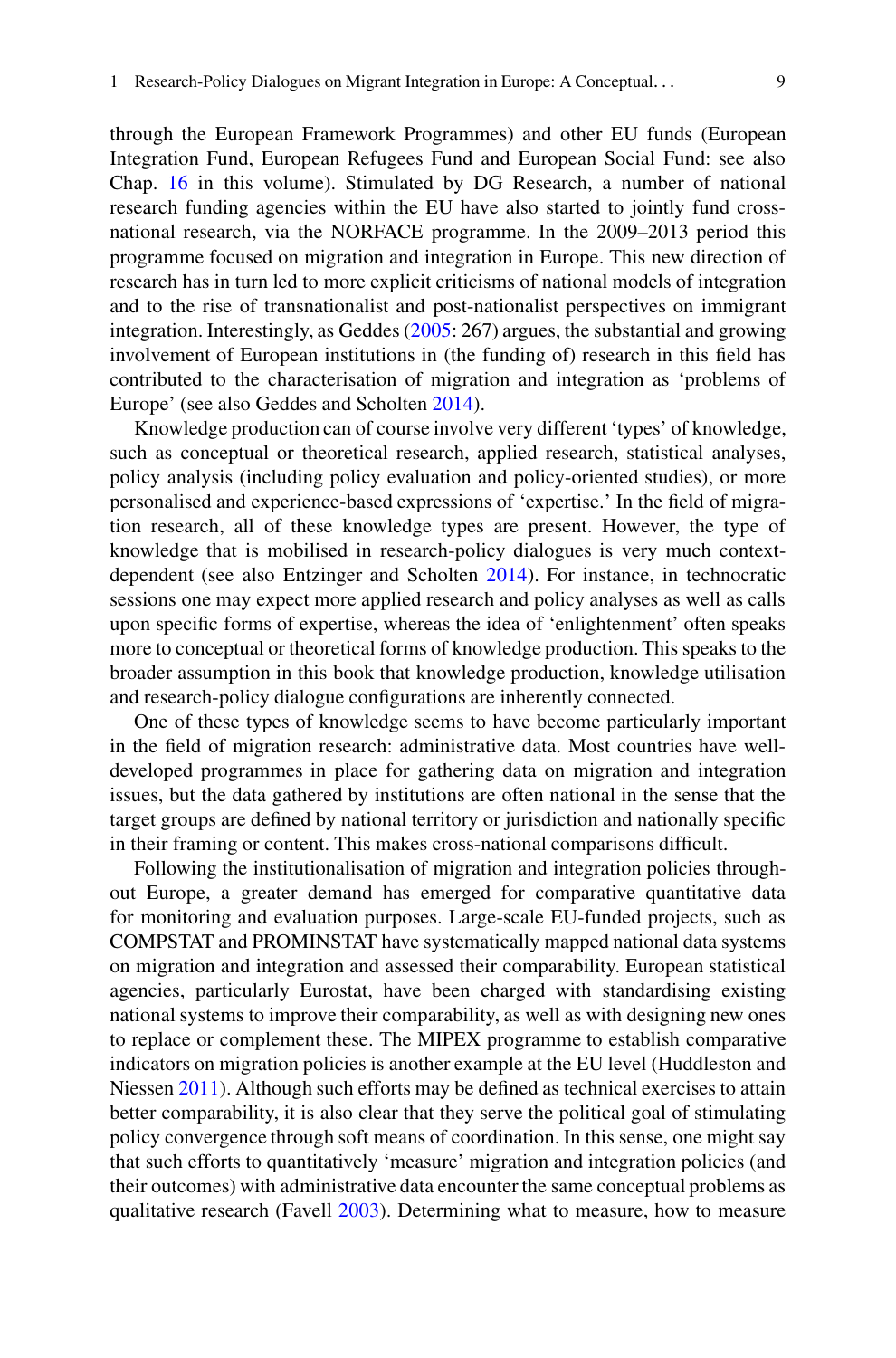it and how to interpret data have become central issues of discussion in various countries (see Chap. [3](http://dx.doi.org/10.1007/978-3-319-16256-0_3) by Kraler et al. in this book).

Having recognised the mutual influence that research-policy dialogues can have both on policy and on developments within the field of migration research itself (e.g. reproducing specific national models of integration), we can now elaborate some expectations about what will happen in a politicised situation. First, we expect that co-production of knowledge is more likely to come into existence and be sustained in depoliticised settings rather than politicised ones. A depoliticised setting seems to be a condition for sustaining certain structural arrangements, such as subsidising specific research centres or accepting and privileging one specific frame of migrant integration. Turning this argument around, we expect that in a more politicised context a de-institutionalisation of research-policy dialogues is likely to take place. Furthermore, we expect the growing internationalisation of research to challenge 'national models of integration', leading to a fragmentation of research within and across academic disciplines and into more heterogeneous schools of thought. Thus, we expect politicisation, along with certain other trends just described, to contribute to knowledge diversification and, consequently, to more frequent (and more intense) knowledge conflicts.

It is important to acknowledge that the foregoing observations are primarily based on a number of countries that have a longer immigration history and therefore a longer history of policy-research dialogues, at least potentially. It may be interesting to ask the same questions for relatively new immigration countries, such as Southern European countries that were first faced with large-scale immigration in the 1990s, and similarly for the Central and East European countries that introduced the EU policy regime for migration and integration only after their accession to the EU in 2004. Since most of these countries (still) have low immigration and lack historically rooted national models of integration, we will be able to observe how research-policy relations and structures have evolved there from their very beginning. This is why in this volume we include not only 'traditional' immigration countries in the North and West of Europe, but also Italy as relatively new immigration country, and Poland, which has a long experience of emigration, but which hosts only small numbers of immigrants.

#### **1.3 Contributions to this Book**

The contributions to this book aim to advance empirical and theoretical understanding of how research-policy dialogues have been configured, how they have evolved in diverse (local, national, European) settings, and what their effects have been on migrant integration policy and research. The book brings together the knowledge of researchers who have made empirical studies of research-policy relations, as well as the perspectives of experts who themselves have actively participated in these research-policy dialogues. These researchers and experts not only hail from countries with a longer history of immigration, but also from 'new' immigration countries.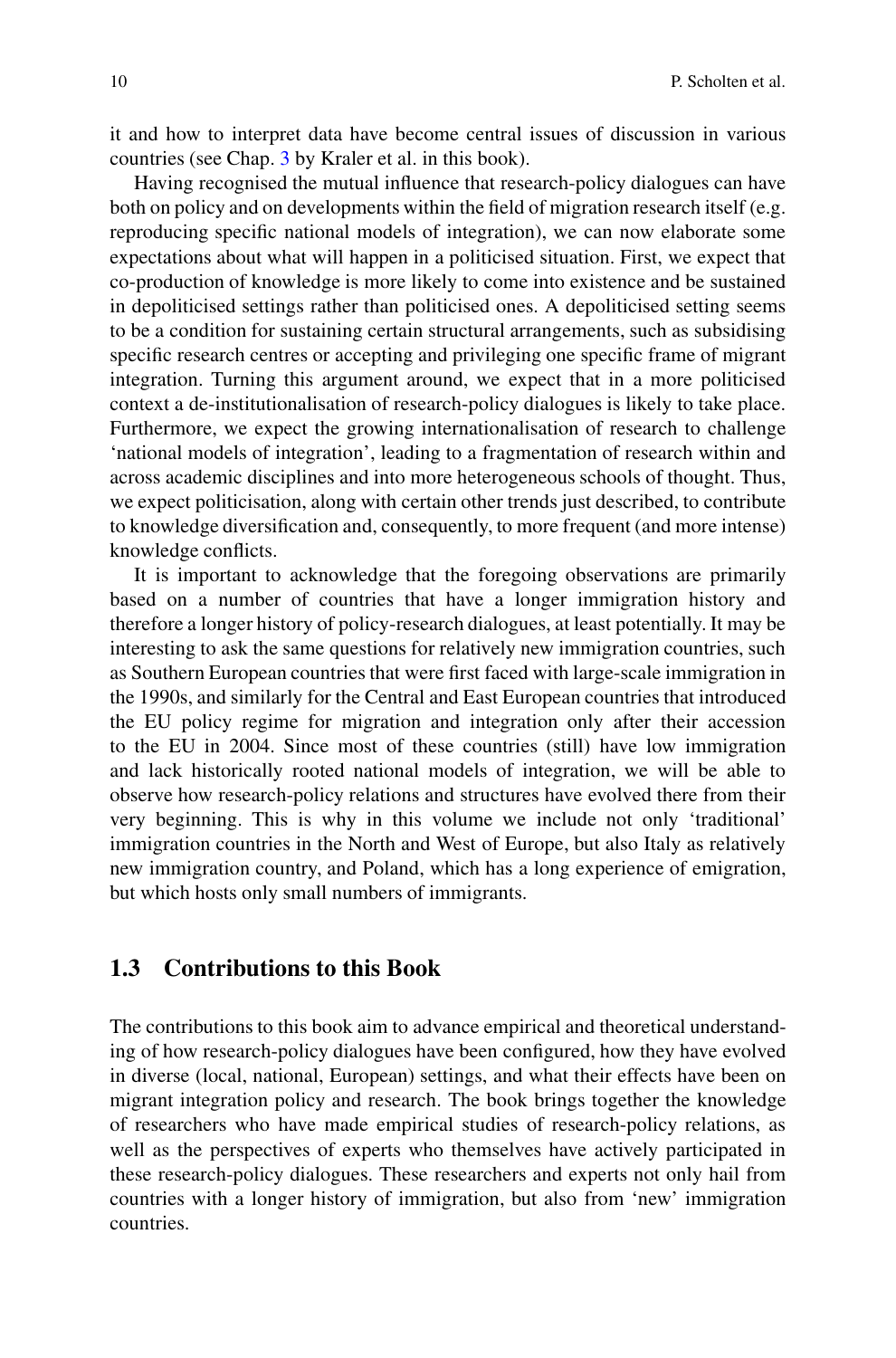The chapters in Parts I and II of the book have a common genesis: reflecting the internationalisation of knowledge production on this topic, the chapters originate in exchanges since 2008 among a group of researchers established through the IMIS-COE research network, looking at multi-level governance of migration and integration. A first major milestone of this cooperation was the IMISCOE-conference 'Research–Policy Dialogues on Migration and Integration in Europe', held at the University of Twente on May 22 and 23, 2008 (see Penninx and Scholten [2009\)](#page-16-13). Since that conference, the activities on this topic have been continued in two different manners. First, the editors of this book – who were all involved in the Twente conference – invited colleagues involved in empirical research on facets of the policy-research nexus as well as some policymakers to write a book chapter on the theme of the conference. This has resulted in the seven chapters in Part I of this book.

Secondly, the editors of this book decided to prepare a funding proposal for a comparative empirical study on the actual functioning of the policy-research nexus in a number of countries. This proposal, entitled 'Science-Society Dialogues on Migration and Integration in Europe' (DIAMINT) was accepted for funding by the Volkswagen Stiftung under its programme 'Science, the Public, and Society'. This 2-year project of empirical research was carried out between September 2011 and September 2013. Six of the chapters in Part II of this book result from this DIAMINT comparative project: these are the chapters on Austria, Italy, Germany, the Netherlands, the United Kingdom and the European Union. Two more chapters – those on Poland and Denmark – were initially meant to be country case studies for Part I, but were later rewritten in accordance with the DIAMINT template used for the other country chapters in Part II.

The two major parts of this book not only have a common origin, but they also share the same theoretical background: the conceptual ideas and exploration of the field – as presented in the foregoing pages – have been the starting point for all authors who have contributed to this volume. The two parts also share a focus on migrant integration, rather than on migration. These are two policy areas which can be distinguished analytically from one another without much difficulty, but which are not always so easy to separate empirically. Developments in one area often have an impact on the other. This becomes of particular interest when the European dimension is considered, since the EU's competencies in the area of migration reach much further than those in the field of integration.

## *1.3.1 Part I: Forms and Functions of Research-Policy Dialogues*

The contributions in Part I bring various case studies but primarily have a conceptual orientation. Some of the chapters focus on the production and utilisation of knowledge, whereas others focus on the structure of research-policy dialogues. These chapters further explicate this book's conceptual framework. They are complementary insofar as they all deal with the relationship between research and policy and insofar as they ask crucial questions that can be situated on the knowledge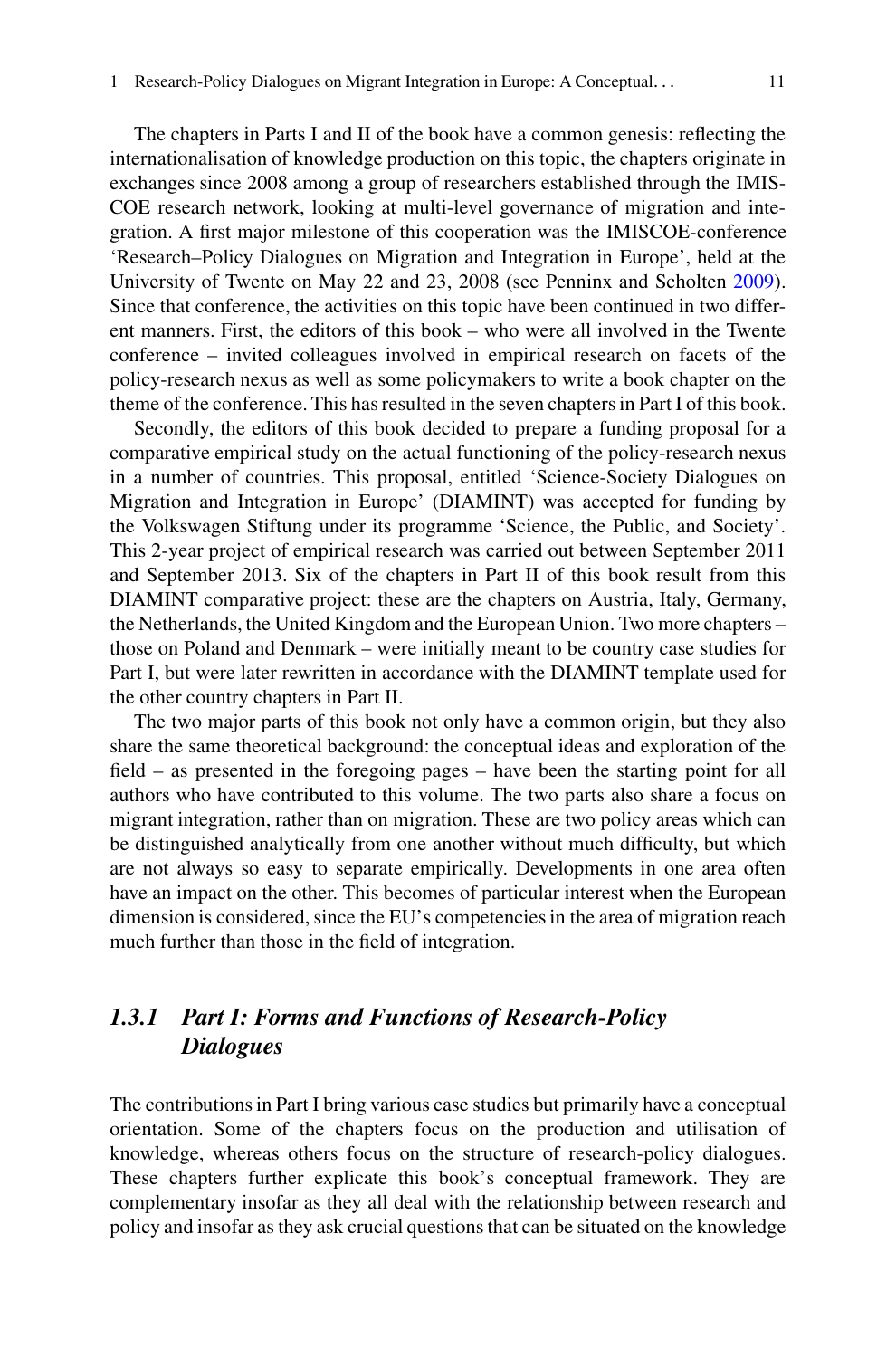production – knowledge utilisation axis outlined above: what national traditions of research-policy relations exist and how do these relate to knowledge production and knowledge utilisation? The chapters differ, however, in other aspects. Some focus on very specific forms of dialogue structures and analyse the mechanisms involved and the dominant functions performed in or through these structures. Christina Boswell (Chap. [2\)](http://dx.doi.org/10.1007/978-3-319-16256-0_2) compares in-house-research facilities in the UK and Germany and looks specifically at knowledge utilisation. Jan Schneider and Peter Scholten (Chap. [5\)](http://dx.doi.org/10.1007/978-3-319-16256-0_5) make a comparative analysis of how politics and policymakers in the Netherlands and Germany make use of ad-hoc committees, how research and expertise are involved in such committees and what functions they have. In Sandra Pratt's contribution (Chap. [7\)](http://dx.doi.org/10.1007/978-3-319-16256-0_7) the central topic of analysis is not the specific form of dialogue, but the genesis of two important EU policy documents. She asks what role knowledge and expertise played in their making and on whose initiative this occurred.

In the other chapters in Part I the emphasis is not on specific dialogue structures, but on general patterns of research-policy relations as these have evolved, as well as on specific mechanisms that play a role in certain phases of their development and at different governance levels. The comparative analysis by Christophe Bertossi, Jan Willem Duyvendak and Peter Scholten (Chap. [4\)](http://dx.doi.org/10.1007/978-3-319-16256-0_4) of the so-called Dutch and French national 'models' of integration shows how scientific and policy models may get conflated and how researchers may contribute to such conflation. Albert Kraler, David Reichel and Han Entzinger's chapter on migration and integration statistics (Chap. [3\)](http://dx.doi.org/10.1007/978-3-319-16256-0_3) looks at another aspect of the interwovenness of research and policy: the national character of administrative definitions, categories and procedures may create 'national facts' and thereby influence the production of knowledge.

Part I thus describes and analyses different aspects of research-policy dialogues with a variety of examples taken from older immigration countries in Europe, often on a comparative basis. Research-policy dialogues, however, are not restricted to the national level, but they also have an increasingly important European dimension. This is particularly evident from the chapters by Kraler et al. and by Pratt, mentioned earlier, while Ann Singleton also deals with the growing importance of policymaking at the EU level. In Chap. [8](http://dx.doi.org/10.1007/978-3-319-16256-0_8) she looks critically at the general system of policymaking in Brussels and the involvement of interest groups and researchers in these procedures.

Furthermore, an analysis of the interplay of research and policymaking in integration would not be complete if no attention were paid to the local level. All over Europe major cities in particular are faced with the concrete effects of immigration. It is actually at the local level that the issue of migrant integration manifests itself most clearly, and cities are more and more proactive in developing policies to cope with these challenges. In Chap. [6](http://dx.doi.org/10.1007/978-3-319-16256-0_6) Rinus Penninx outlines how cities and local governments have developed their dialogues in search of the knowledge and expertise that they need for policy development. This has recently led to interesting new coalitions between various cities and the European Union, sometimes bypassing the national level.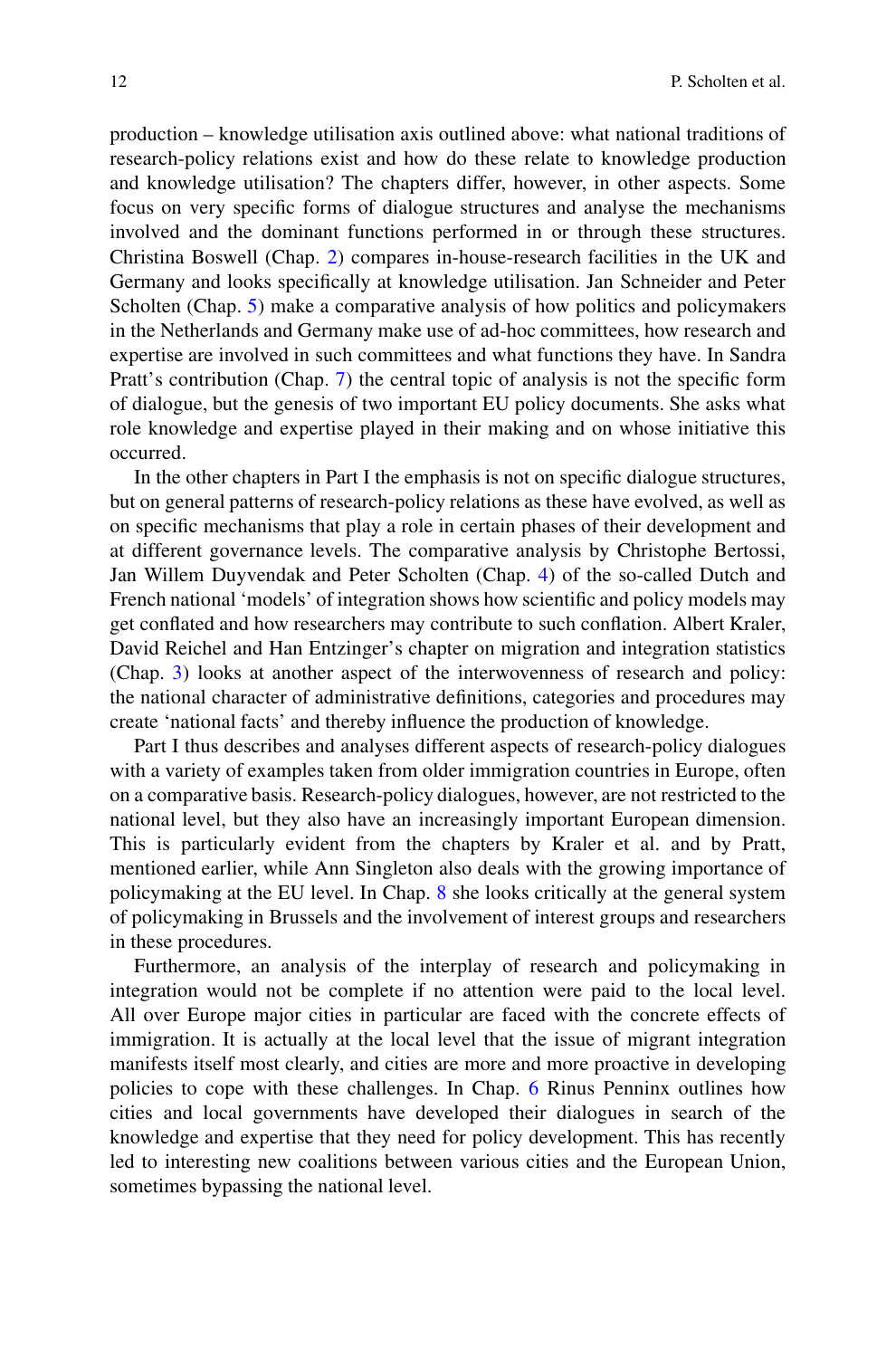## *1.3.2 Part II: Science-Society Dialogues in Seven Countries and at the EU-Level Compared*

Part II differs from Part I in that its focus is not primarily on a conceptual contribution on research-policy dialogues on migrant integration, but rather on an application of this book's conceptual and theoretical framework to selected case studies (the EU and seven country cases). Six of the eight chapters in Part II are based on empirical research carried out in the framework of the DIAMINT project 'Science-Society Dialogues on Migration and Integration in Europe'. For this project the scope used in Part I was widened somewhat: the rephrasing of policy-research dialogues into science-society dialogues did not change the research/science pole of the binary essentially, but it did broaden its policy/society pole. In the original policyresearch dialogue frame the questions were primarily asked from a policymakers' perspective: what influence has research had? In the science-society dialogues this question was also reversed: what has been the relevance and use of science for society? The field of potential stakeholders was broadened, and therefore the general impact of research-policy dialogues. Dialogues may no longer be dialogues, but they may become 'polylogues', that involve no longer (bureaucratic) policymakers only, but also politicians, NGOs, interest groups and target groups (the migrants themselves). Indirect ways of influencing may now also become more important, with the role of media entering the picture as well.

The DIAMINT project aimed at a systematic comparison of dialogue structures, knowledge utilisation and knowledge production in five countries and at the EU level. To this purpose six research teams – one for each of the five national cases and one for the EU – worked together closely for two years, on the basis of a commonly agreed research outline and using the same methodology. DIAMINT was coordinated by three of the editors of this book – Han Entzinger, Peter Scholten and Stijn Verbeek – all based at Erasmus University Rotterdam. Rinus Penninx, who also co-edited this book, was an advisor to the DIAMINT project and facilitated linkages between DIAMINT and related IMISCOE activities.

The data collection of DIAMINT had the following elements: first, in all six cases a general literature analysis was made of history and practices of policy-research relations (both academic and applied research) in general and for the domain of migrant integration in particular. The aim of this was to map historical developments and conditions. In the second phase, and in order to enhance comparability of the data, it was decided that each team should select three concrete examples of science-society dialogues for further analysis. These three 'themes' should be as similar as possible, while also covering different dimensions of migrant integration. They should also be relatively recent, that is not older than about 10 years. An additional condition was that the dialogue under consideration should have a 'public dimension', that is, it should have received some broader attention than from researchers and policymakers directly involved in that dialogue. One may think here of politicians, the media, NGOs or other stakeholders.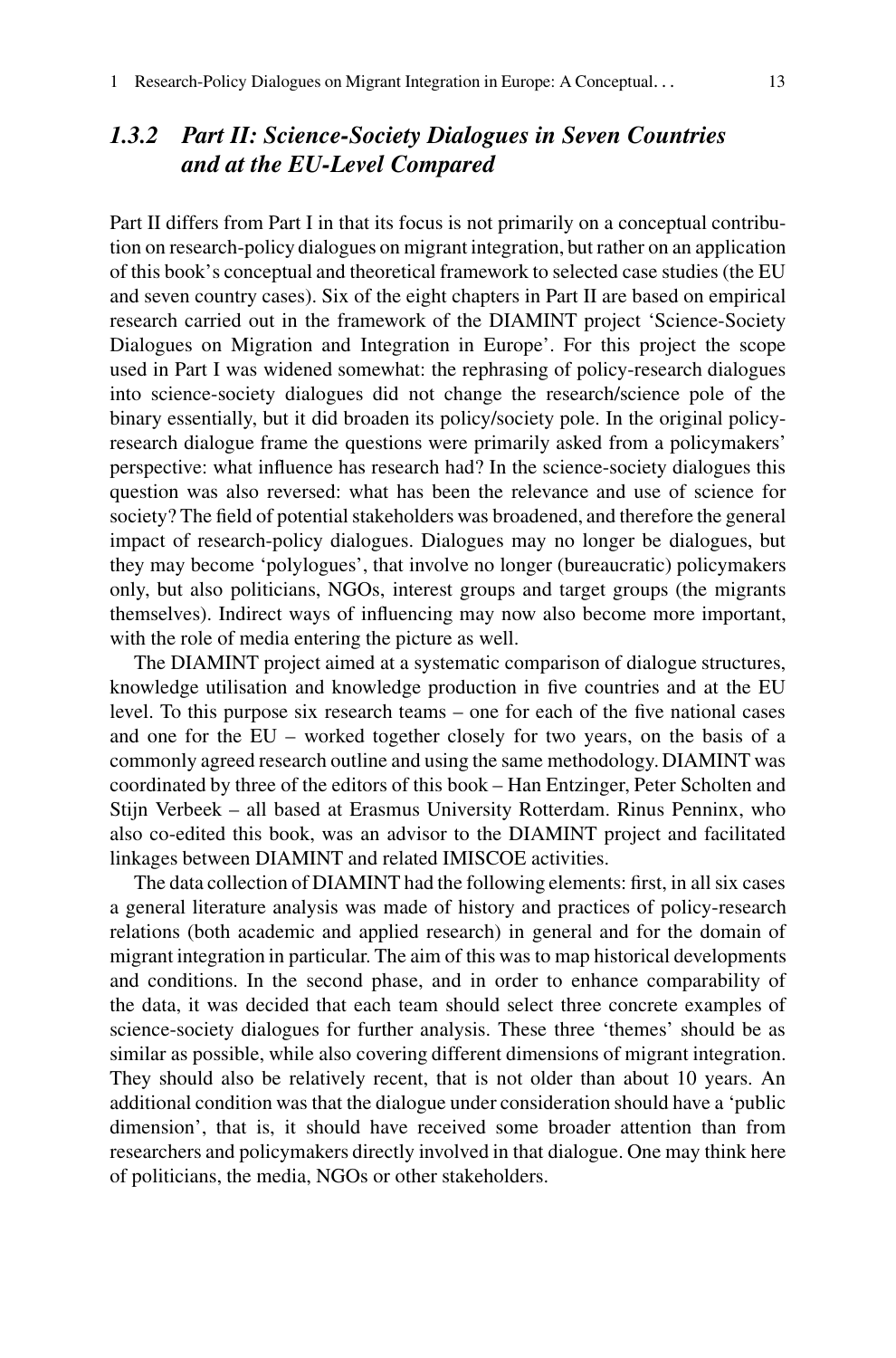The following concrete themes were selected. The politico-legal dimension was covered by looking at naturalisation policies and dialogues around such policies. In terms of the socio-economic dimension, we looked at policies directed towards the education of migrant children (and second-generation children of migrants). Finally, the socio-cultural dimension was analysed by looking at policymaking and dialogue structures associated with the management of religious diversity in society. All country teams then proceeded to the collection of relevant documents and literature, while some twenty to thirty interviews per country were held with active participants in the dialogues studied and with experts.

Chapters [9](http://dx.doi.org/10.1007/978-3-319-16256-0_9) through [13](http://dx.doi.org/10.1007/978-3-319-16256-0_13) report on the five national cases in a systematic way, in accordance with a template specially designed to facilitate comparison. Nevertheless, these chapters do each have their specific focus. In her report on the Austrian case (Chap. [9\)](http://dx.doi.org/10.1007/978-3-319-16256-0_9) Maren Borkert argues that for many years the impact of scientific research on policymaking in that country was very limited. Only recently, researchpolicy dialogues have intensified. The Italian case highlights a rather typical national form of policy-research relations in which coalitions between NGOs and researchers have been of crucial relevance for policy development. This chapter was written by Tiziana Caponio (Chap. [10\)](http://dx.doi.org/10.1007/978-3-319-16256-0_10). Friedrich Heckmann and Delia Wiest (Chap. [11\)](http://dx.doi.org/10.1007/978-3-319-16256-0_11) report on the fundamental changes that have taken place in Germany since 2000, when large parts of the research community and those responsible for integration policies gradually coalesced into a discourse coalition recognising the urgent need for a new integration paradigm in that country. Stijn Verbeek, Han Entzinger and Peter Scholten cover the case of the Netherlands: it adds to the relatively rich literature on that case particularly by focusing on the role of media (Chap. [12\)](http://dx.doi.org/10.1007/978-3-319-16256-0_12). Alistair Hunter and Christina Boswell then report on the British case (Chap. [13\)](http://dx.doi.org/10.1007/978-3-319-16256-0_13), giving special attention to a characteristic form of dialogue in the UK, namely that of governmentsponsored commissions.

To these five chapters on country cases two more have been added that were not included in the DIAMINT project, but that were developed parallel to the project along the same template used for the DIAMINT chapters. The first of these chapters (Chap. [14\)](http://dx.doi.org/10.1007/978-3-319-16256-0_14) was written by Mikolaj Pavlak on Poland. It deals with the emergence of research-policy dialogues in a country that is only beginning to be an immigration country and where integration is not yet considered a political priority. It is interesting to note how strong the impact of both NGOs and the EU has been on these early developments. Chapter [15](http://dx.doi.org/10.1007/978-3-319-16256-0_15) is a contribution by Martin Bak Jørgensen on Denmark, the only Nordic country included in this book. It shows how volatile research-policy dialogues can become in a country confronted with an early and strong politicisation of immigration and integration. In Chap. [16,](http://dx.doi.org/10.1007/978-3-319-16256-0_16) the closing contribution to Part II, Andrew Geddes and Marthe Achtnich cover the case of the European Union. For them it was not always possible to follow the template applying to the DIAMINT national cases, since policymaking in the field of integration at the European level is of a completely different nature. It involves a complicated system of dialogue between policymakers and researchers that also has to account for the role of individual member states that may not always agree with EU policies in this politically sensitive area.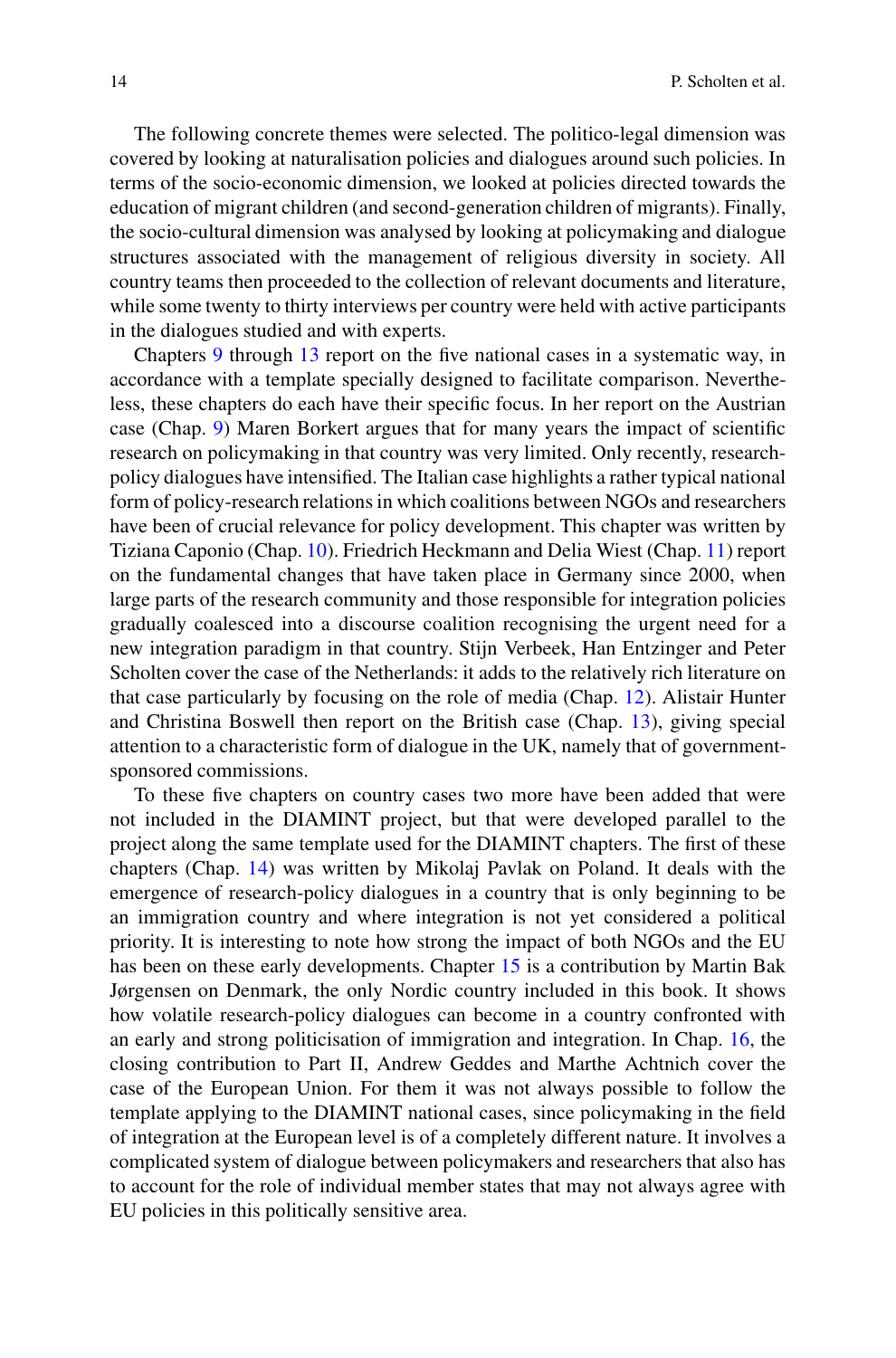Finally, the concluding chapter of the book, written by three of its editors, provides a systematic comparison of findings from the cases studied. We ask what patterns and trends can be found in terms of dialogue structures, knowledge production, and knowledge utilisation, as well as in the relations between these three aspects. We also come back to the conceptualisation and theorisation of researchpolicy dialogues, as presented in the first part of this chapter.

**Open Access** This chapter is distributed under the terms of the Creative Commons Attribution Noncommercial License, which permits any noncommercial use, distribution, and reproduction in any medium, provided the original author(s) and source are credited.

#### **References**

- <span id="page-15-11"></span>Bertossi, C. (2011). National models of integration in Europe: A comparative and critical perspective. *American Behavioral Scientist, 55*(12), 1561–1580.
- <span id="page-15-2"></span>Bommes, M., & Thränhardt, D. (Eds.). (2010). *National paradigms of migration research*. Osnabrück: IMIS.
- <span id="page-15-0"></span>Boswell, C. (2009). *The political uses of expert knowledge: Immigration policy and social research*. Cambridge: Cambridge University Press.
- <span id="page-15-6"></span>Boswell, C., & Hunter, A. (2014). The political functions of independent commissions: Comparing UK commissions on migrant integration and cohesion. *Journal of Comparative Policy Analysis, first published online.*
- <span id="page-15-7"></span>Caponio, T., Hunter, A., & Verbeek, S. R. (2014). (De)constructing expertise: Comparing knowledge utilisation in the migrant integration 'crisis". *Journal of Comparative Policy Analysis, first published online.*
- <span id="page-15-9"></span>Entzinger, H., & Scholten, P. (2014). The interplay of knowledge production and policymaking: A comparative analysis of research and policymaking on migrant integration in Germany and the Netherlands. *Journal of Comparative Policy Analysis, first published online.*
- <span id="page-15-1"></span>Favell, A. (2003). Integration nations: The nation-state and research on immigrants in Western Europe. *Comparative Social Research, 22*, 13–42.
- <span id="page-15-3"></span>Florence, E., & Martiniello, M. (2005). The links between academic research and public policies in the field of migration and ethnic relations: Selected national case studies – Thematic introduction. *IJMS: International Journal on Multicultural Societies, 7*(1), 3–10.
- <span id="page-15-4"></span>Geddes, A. (2005). Migration research and European integration: The construction and institutionalisation of problems of Europe. In M. Bommes & E. Morawska (Eds.), *International migration research: Constructions, omissions and promises of interdisciplinarity* (pp. 265–280). Aldershot: Ashgate.
- <span id="page-15-12"></span>Geddes, A., & Scholten, P. (2014). Policy analysis and Europeanization: An analysis of EU migrant integration policymaking. *Journal of Comparative Policy Analysis, first published online*.
- <span id="page-15-10"></span>Hammar, T. (2004). Research and politics in Swedish immigration management. In M. Jandl & I. Stacher (Eds.), *Towards a multilateral migration regime. Special anniversary edition dedicated to Jonas Widgren* (pp. 11–34). Vienna: ICMPD.
- <span id="page-15-5"></span>Hoppe, R. (2005). Rethinking the science-policy dialogue structure: From knowledge utilisation and science technology studies to types of boundary arrangements. *Poiesis & Praxis: International Journal of Technology Assessment and Ethics of Science, 3*(3), 199–215.
- <span id="page-15-13"></span>Huddleston, T., & Niessen, J. (2011). *Migrant integration policy index III*. Brussels: British Council/Migration Policy Group.
- <span id="page-15-8"></span>Jasanoff, S. (2005). *States of knowledge: The co-production of science and the social order*. London: Routledge.